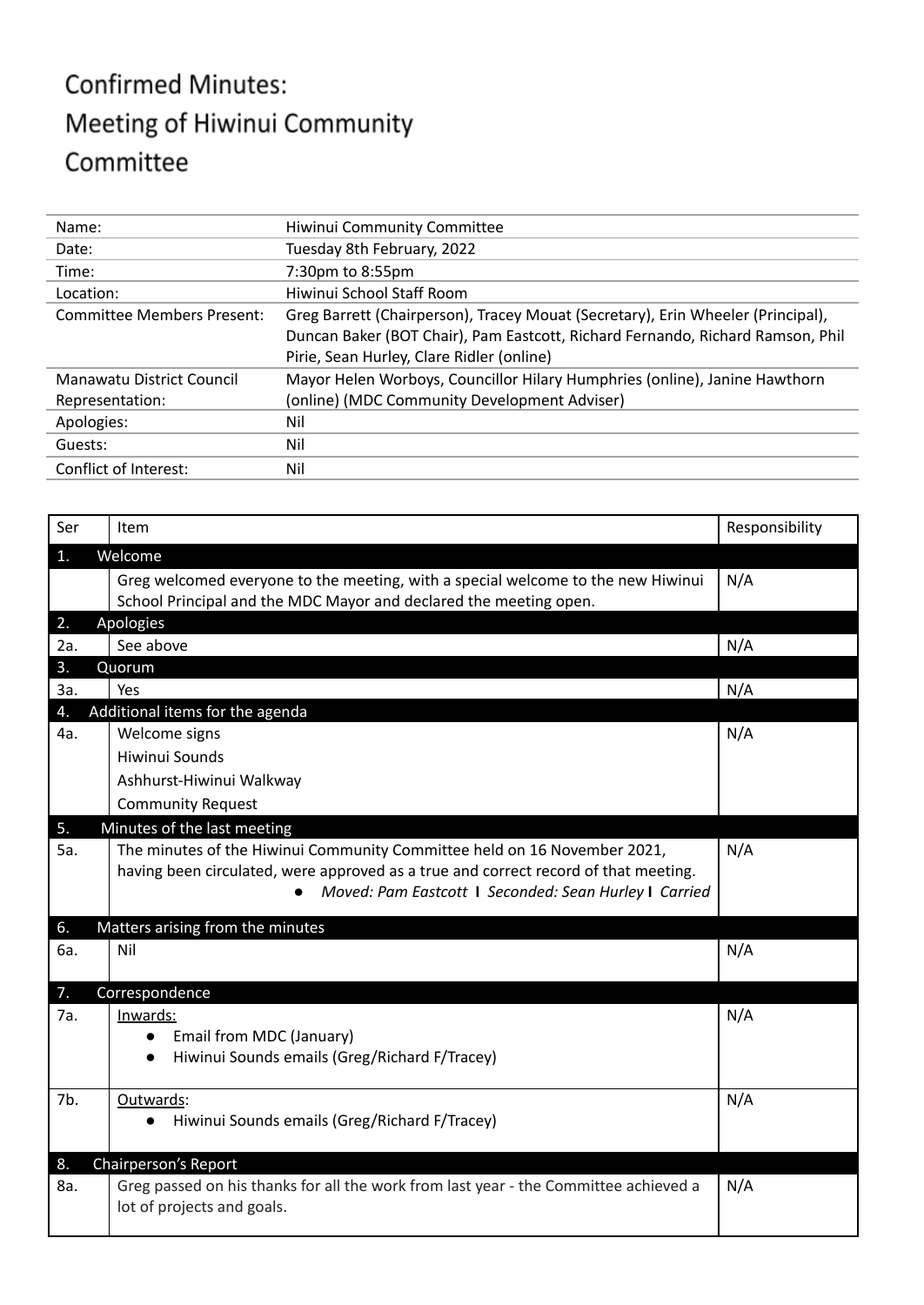| 9.          | <b>Finance Report (Greg)</b>                                                                                                                                                                                                                                                                                                                                                                                                                                                                        |            |
|-------------|-----------------------------------------------------------------------------------------------------------------------------------------------------------------------------------------------------------------------------------------------------------------------------------------------------------------------------------------------------------------------------------------------------------------------------------------------------------------------------------------------------|------------|
| 9a.         | Our funds are confirmed as \$2,869.47. Greg has some donations from gum sold in the<br>community, he will coordinate this with Janine.                                                                                                                                                                                                                                                                                                                                                              | Greg       |
| 9b.         | Richard F has several receipts that he needs to claim reimbursement for.                                                                                                                                                                                                                                                                                                                                                                                                                            | Richard F  |
| 10.         | School in the Community (Erin)                                                                                                                                                                                                                                                                                                                                                                                                                                                                      |            |
| 10a.<br>11. | The school's starting roll is 133, and school has been back for three days now.<br>Teachers are focussing on a maths Professional Development module and Structured<br>Literacy work is building on the work completed in the past few years.<br>There is a focus on enviroschools, with a new greenhouse arriving at school.<br>The school is working through the covid 'red' traffic light and focussing on maximising<br>opportunities for the students.<br>Hiwinui Planting Project (Richard R) | N/A        |
|             |                                                                                                                                                                                                                                                                                                                                                                                                                                                                                                     |            |
| 11a.        | The area was sprayed prior to Christmas which has made a good difference to the<br>weeds. Later in the year Richard will fill the space of those plants that have died.                                                                                                                                                                                                                                                                                                                             | Richard R. |
| 12.         | <b>Communications (Tracey)</b>                                                                                                                                                                                                                                                                                                                                                                                                                                                                      |            |
| 12a.        | Focus on comms for the year will be a Facebook update/members email following<br>each HCC meeting, and the end of term hardcopy newsletter to keep comms regular<br>and promote the work the HCC is doing.                                                                                                                                                                                                                                                                                          | Tracey     |
|             | 13. Origin Homes Subdivision                                                                                                                                                                                                                                                                                                                                                                                                                                                                        |            |
| 13a.        | Phil discussed the Stewart subdivision with Origin Homes. Their engineering plans will<br>go to council next week. The subdivision will be 21 houses, start date TBC, and Phil is<br>in discussions with Origin Homes to support a limestone path development along the<br>frontage of the subdivision.                                                                                                                                                                                             | Phil       |
|             | Greg proposed an additional item to the agenda: 'footpaths' for March.                                                                                                                                                                                                                                                                                                                                                                                                                              | Tracey     |
| 14.         | Local Roading Update (Greg/Hilary)                                                                                                                                                                                                                                                                                                                                                                                                                                                                  |            |
| 14a.        | Watershed/Colyton Rd Intersection: No further action on this - a message was<br>promulgated advising the community of how to report accidents or 'near-misses'<br>which would aid action on dangerous intersections.                                                                                                                                                                                                                                                                                | Phil       |
|             | 15. MDC update                                                                                                                                                                                                                                                                                                                                                                                                                                                                                      |            |
| 15a.        | Hilary passed on that she is departing the MDC at the end of this week, and thanked<br>the Hiwinui Community Committee for all their work and that she thoroughly enjoyed<br>her time, and the achievements made while on the committee. Likewise Greg passed<br>on the Committee's thanks for all of Hilary's hard work and advocacy for our<br>community.                                                                                                                                         | N/A        |
| 15b.        | An MDC update was provided by the Mayor: there has been one council meeting this<br>year. The flash flooding has taken up a lot of resources and time to support the<br>damage.                                                                                                                                                                                                                                                                                                                     | N/A        |
|             | Covid has also been a strong focus - the MDC has split all teams into 2, with work<br>from home options to maintain continuity.                                                                                                                                                                                                                                                                                                                                                                     |            |
|             | The MDC is on track with projects for the year. The Mayor is the chair for the                                                                                                                                                                                                                                                                                                                                                                                                                      |            |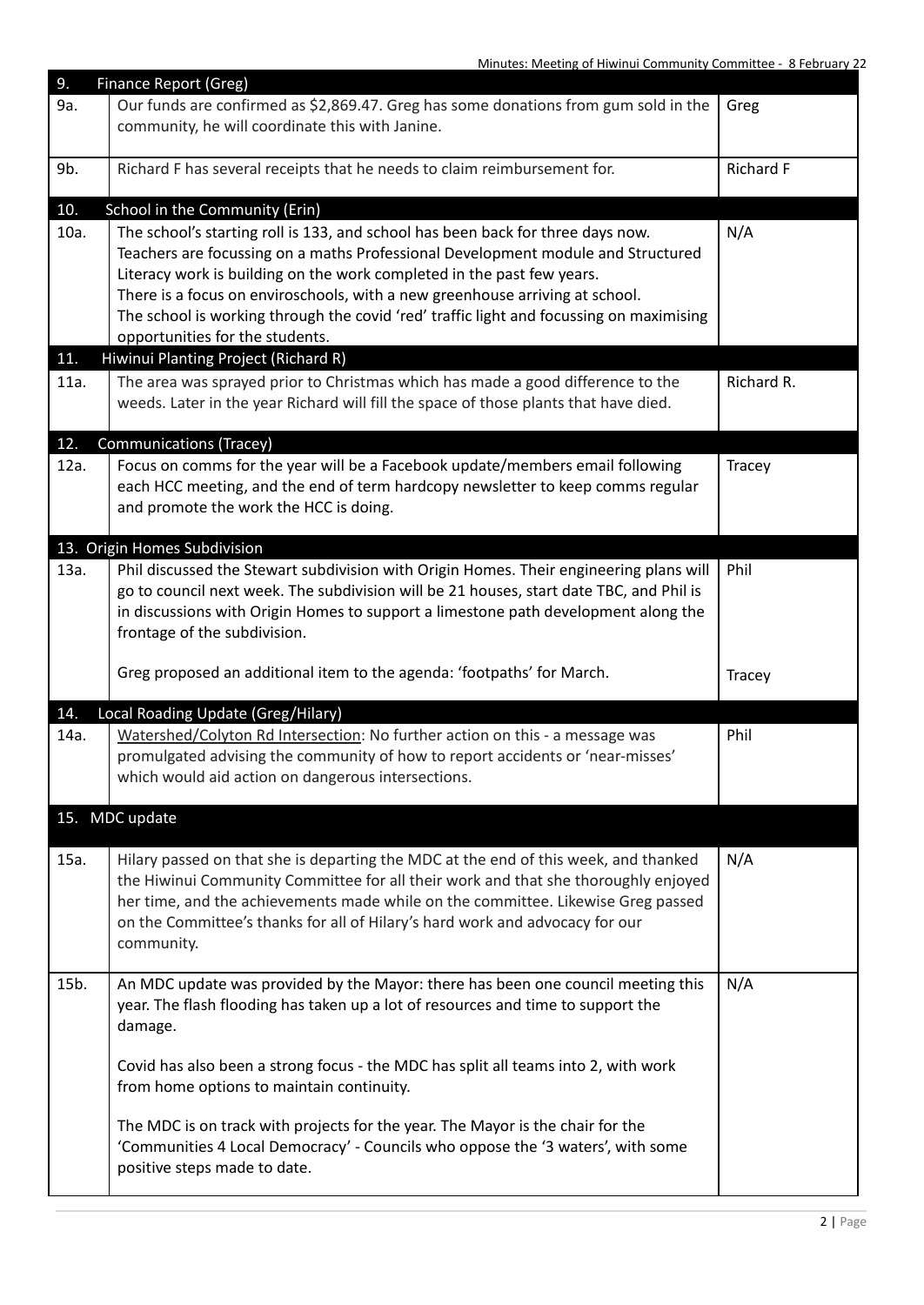|      | District Plan Review - this is on hold until iwi signoff is gained so the plan can go out<br>for public consultation.                                                                |            |
|------|--------------------------------------------------------------------------------------------------------------------------------------------------------------------------------------|------------|
| 15c. | New liaison councillor for Hiwinui Community Committee. The Mayor will discuss this<br>with Councillors, noting that elections are in September.                                     | <b>MDC</b> |
|      | 16. Community Response and Recovery Plan (Richard F)                                                                                                                                 |            |
| 16a. | The draft Community Response plan has been endorsed. The release of this plan<br>would be good to coincide with an event to increase the awareness of this plan in the<br>community. | Richard F  |
|      | 17. Neighbourhood Support                                                                                                                                                            |            |
| 17a. | The MDC neighbourhood support person has left, with no replacement (although<br>there will be in due course).                                                                        | Richard F  |
|      | Richard has a list of community personnel who have equipment that may be useful,<br>this will continue to be developed.                                                              |            |
|      | 18. Discussion: 2022 Calendar                                                                                                                                                        |            |
| 18a. | Hiwinui Sounds. This event has been cancelled, due to the 'Red' Covid state, and the                                                                                                 |            |
|      | increased cost of the event. This will be revisited for next year. There may be funding                                                                                              |            |
|      | available for Community Committees from the MDC with several events being                                                                                                            |            |
|      | cancelled.                                                                                                                                                                           |            |
|      | Another opportunity is to establish a cricket match or social interaction between                                                                                                    | Greg       |
|      | Hiwinui and Colyton - this could be an opportunity. Janine will pass on contact details                                                                                              |            |
|      | to the Colyton Community Committee to see if this is an opportunity that Colyton                                                                                                     |            |
|      | would be interested in. Covid dependent, this could feasibly be around 12/19 March                                                                                                   |            |
|      | 2023. This could potentially be incorporated into Hiwinui Sounds rather than two                                                                                                     |            |
|      | separate events.                                                                                                                                                                     |            |
|      | For funding, this could be incorporated into MPR's submission to Creative Community                                                                                                  |            |
|      | Fund for their 'Sounds of Summer'.                                                                                                                                                   |            |
| 18b. | Review of the Hiwinui Community Plan. This will be linked into a General Public                                                                                                      | Phil       |
|      | Meeting on 26 July 22, and may include the MDC District Plan discussions if this has                                                                                                 |            |
|      | been released. The MDC will host the Annual Plan Review, which will cover the                                                                                                        |            |
|      | following areas:                                                                                                                                                                     |            |
|      | Is the vision still relevant?                                                                                                                                                        |            |
|      | What can be ticked off (completed)<br>$\bullet$                                                                                                                                      |            |
|      | What's no longer relevant (removed)                                                                                                                                                  |            |
|      | What new items can be added.                                                                                                                                                         |            |
|      | This could be supported by the MDC (fund/coordinate the streaming of meetings if                                                                                                     |            |
|      | they can't be held face-to-face).                                                                                                                                                    |            |
| 18c. | Meet the Candidates. In Sept - meet the MDC councillor candidates and an AGM from                                                                                                    | Greg       |
|      | outgoing Committee, with HCC elections being held.                                                                                                                                   |            |
|      | 19. General Business                                                                                                                                                                 |            |
| 19a. | Review MDC action points. Question around timeframe for Kelvin Grove Road                                                                                                            | Greg       |
|      | upgrade. There are two separate work programmes. The first is the intersection                                                                                                       |            |
|      | upgrades - this is scheduled to commence in 2022/23, for completion in 23/24,                                                                                                        |            |
|      | funding has been allocated to this.                                                                                                                                                  |            |